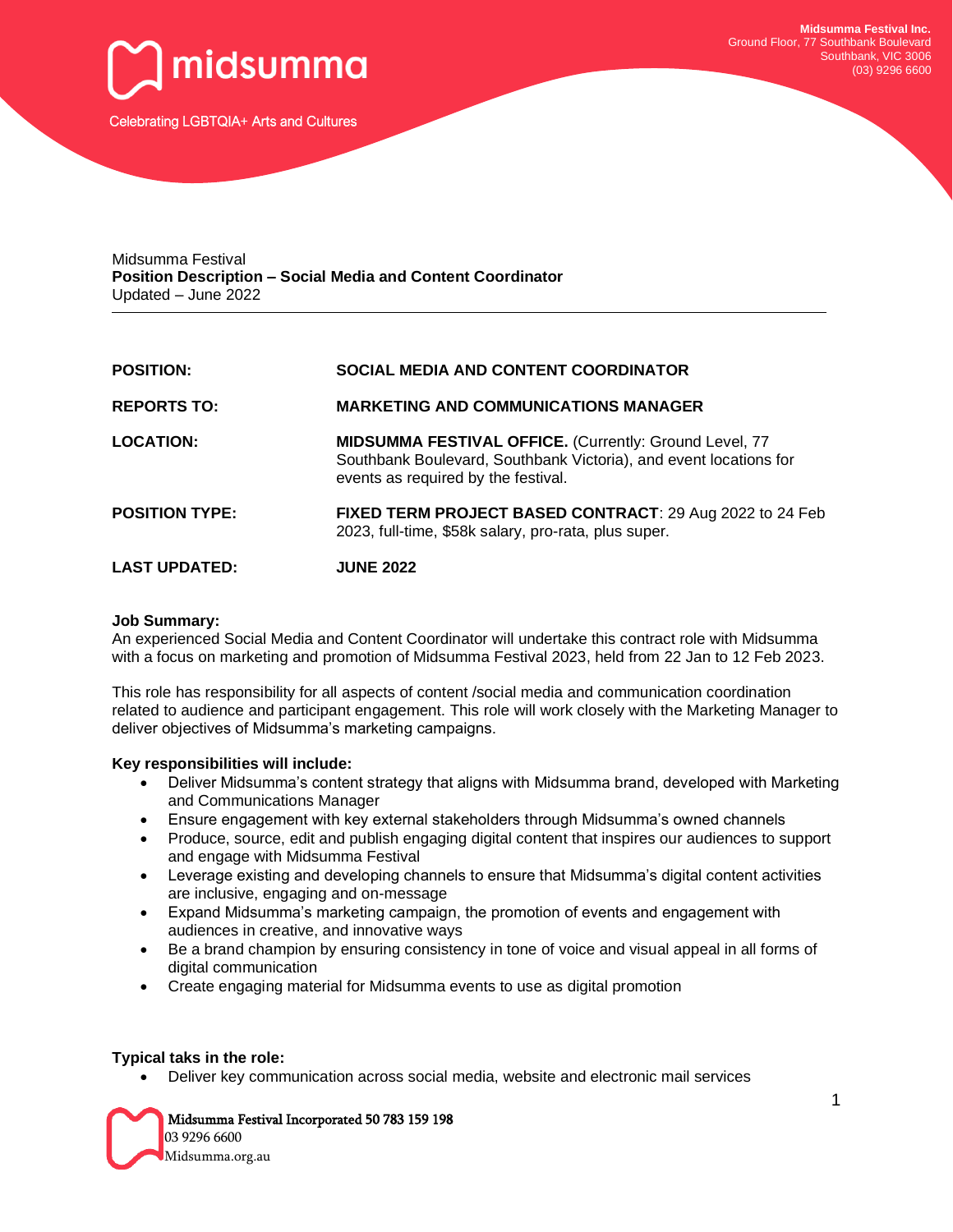

- Build social media communities, share content, and address inquiries through the platforms
- Support the festival team where required at live events
- Monitor and measure channels for performance and effectiveness of content
- Moderate and commentate livestream events
- Assess role success upon completion through marketing reports

**Due to the nature of festivals, working hours outside of core business operating times (evenings and weekends) will be required during the core festival delivery period and for limited lead up events and functions. This work will be undertaken inside the contractual salary.**

# **Key projects:**

- Manage and coordinate social media channels across these major events:
	- **Program Launch**, mid-November 2022
	- **Midsumma Carnival**  22 Jan 2023
	- **Midsumma Pride March**  5 Feb 2023
	- **Midsumma Festival**  22 Jan 2022 12 Feb 2023
- The role may provide some marketing advice to open-access event producers to help promote their event, this aspect of the role will work alongside the Events and Producer Services Manager.

## **Qualifications:**

- Prior experience with social media, content creation and writing for online communities
- Experience working in a festival environment with multiple partners and distributed teams
- Must be self-motivated, results-oriented and challenged by accountability
- Passion for and knowledge of interactive technology and platforms required
- Demonstrated respect and empathy for members of diverse communities, the arts, and in particular members of LGBTQIA+ / DGS communities.
- A collaborative and flexible working style and commitment to broad organisational values and objectives.

| <b>Employment Conditions:</b> | <b>CONTRACTOR FEE and commitment:</b>                                                                                                                                                                                                                                                                                                                                                                                         |
|-------------------------------|-------------------------------------------------------------------------------------------------------------------------------------------------------------------------------------------------------------------------------------------------------------------------------------------------------------------------------------------------------------------------------------------------------------------------------|
|                               | • A flexible fixed term project contract: 29 Aug 2022 to 24 Feb 2023, full-<br>time, \$58k salary, pro-rata, plus super.<br>•Due to the nature of festivals, working hours outside of core business<br>operating times (evenings and weekends) will be required during the<br>core festival delivery period and for limited lead up events and<br>functions. No further renumeration will be offered for out of office hours. |

Midsumma is an equal Opportunity Employer who values diversity in the workplace. As such we encourage and support applications from people from diverse backgrounds.